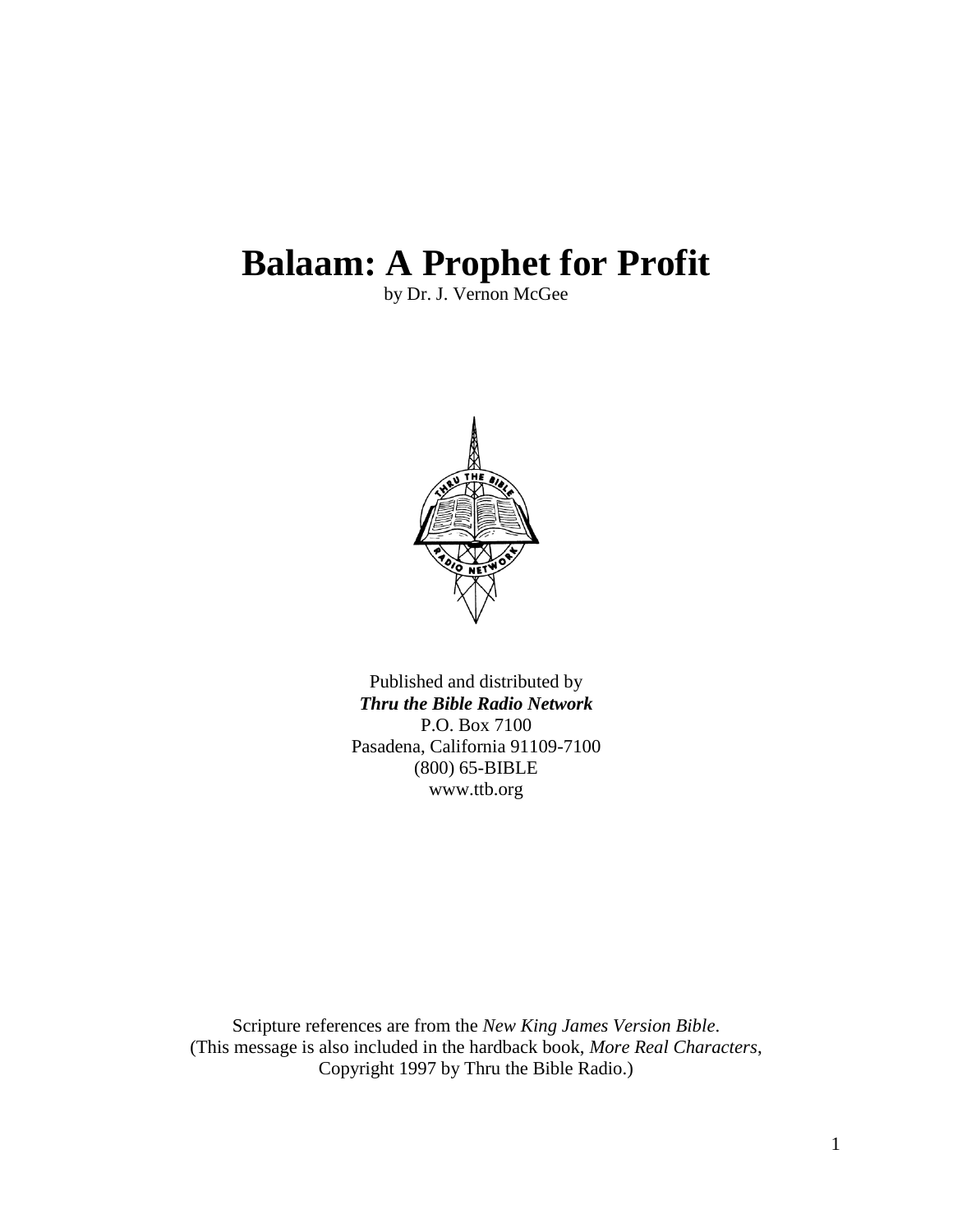Across the pages of Scripture march men and women from all walks of life. The Holy Spirit customarily gives a camera-sharp picture of each one of them. There is generally a clear delineation of character that the Holy Spirit gives to us in a few words.

There are some exceptions to this. There are those whose character is fuzzy. Darkness hides their true nature, and we are not always sure that we have a correct estimation of it. Let me mention some of them. In the Old Testament we see Cain, Esau, Balaam, Samson, Saul, and Absalom. We can't be sure about these men. And in the New Testament there is the rich young ruler (we wonder if he ever came back to Christ); there are Judas, Demas, and Ananias and Sapphira. These are characters who walk in the shadows.

One of these, Balaam, is clearly a prophet for profit. He is one of those enigmatic and mysterious characters in the Word of God, one of the strangest characters in all of Scripture. The question arises: Is Balaam a genuine prophet of God? Or is he a religious racketeer? It's difficult to answer. Is Balaam sincerely seeking to serve God, or is he a fake, as phony as a three-dollar bill?

You be the judge. I'll attempt to tell you all that I have gathered concerning him, and I've read everything that I could put my hands on.

I will let you decide concerning this man. I'm confident that a great many people, when they read Numbers 22, 23, 24 and 25, are ready to dismiss Balaam as an unsavory and an unworthy character not worth further consideration. But you can't do that. Even before you finish the Old Testament, Micah tells us that we're to remember him. Notice what the prophet says,

# *O My people, remember now what Balak king of Moab counseled, and what Balaam the son of Beor answered him, from Acacia Grove to Gilgal, that you may know the righteousness of the LORD.* (Micah 6:5)

In other words, Micah says you can't forget him; you can't ignore him because he is a tremendous lesson for God's people. And the very interesting thing is that there is more said in Scripture concerning Balaam than there is said about Mary the mother of Jesus. There is more said about him than about ten of the apostles of the Lord all put together. Therefore, the Word of God does give some emphasis to him.

The New Testament mentions him three times – always in connection with apostasy. In three of the apocalyptic messages of the New Testament you will find references to this man. The first is found in 2 Peter 2:15:

## *They have forsaken the right way and gone astray, following the way of Balaam the son of Beor, who loved the wages of unrighteousness.*

That's the first statement, a warning concerning the "way of Balaam." And then Jude, in his little book, in the eleventh verse, says:

## *Woe to them! For they have gone in the way of Cain, have run greedily in the error of Balaam for profit, and perished in the rebellion of Korah.*

Jude warns of the "error of Balaam." The *error* of Balaam and the *way* of Balaam are not the same. Also John in Revelation, when giving the prophetic history of the church, traces the period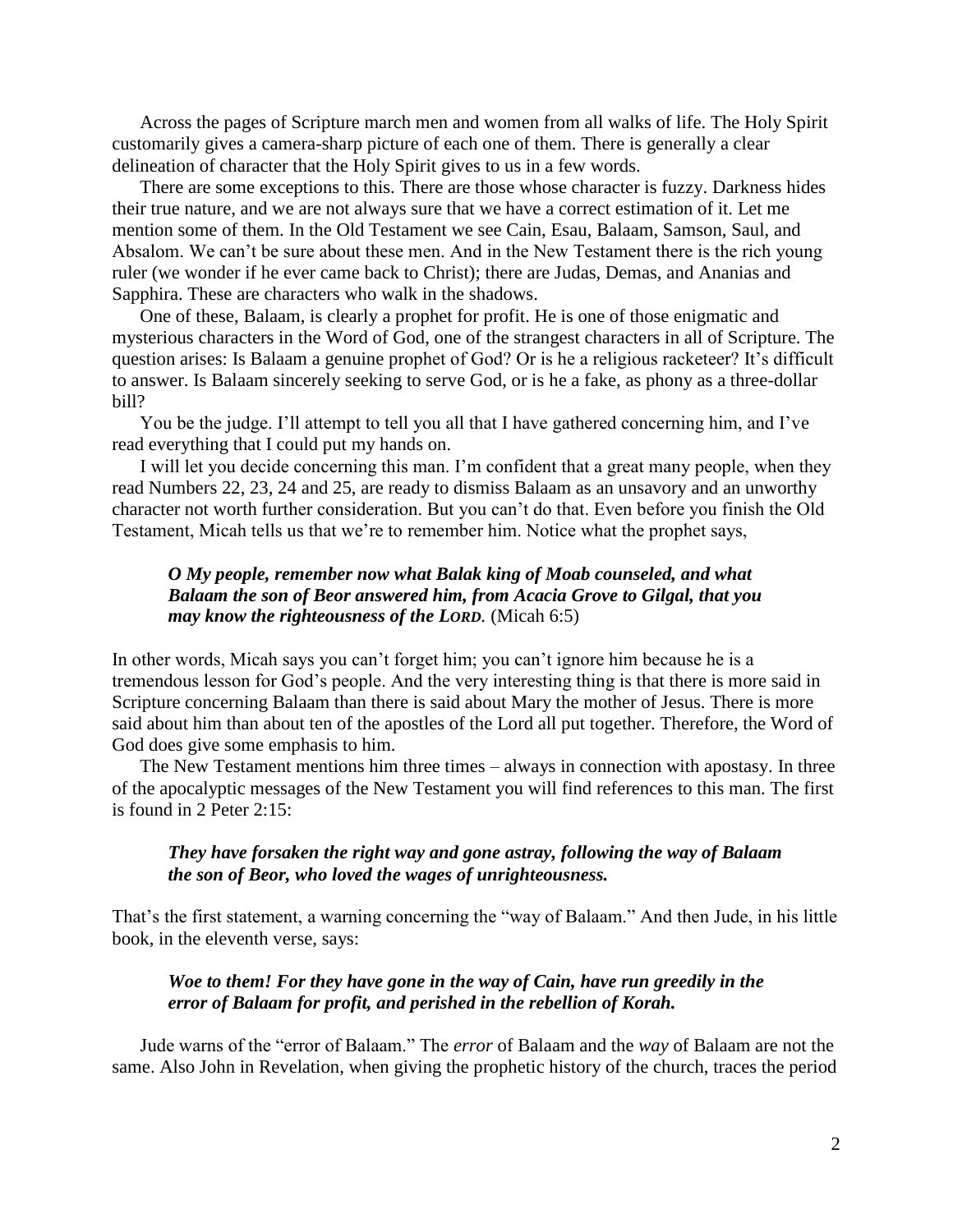when the martyr church would stand against the world, then later when the world like a flood would come inside the church. Our Lord's message to that church is in Revelation 2:14:

# *But I have a few things against you, because you have there those who hold the doctrine of Balaam, who taught Balak to put a stumbling block before the children of Israel, to eat things sacrificed to idols, and to commit sexual immorality.*

Here we are told about the "doctrine of Balaam." The *doctrine* of Balaam is different from the *way* of Balaam, and it's different from the *error* of Balaam. Therefore, in attempting to evaluate this man we need to recognize that these three statements give us a character analysis of Balaam. Let's now go back into his history, back into the Book of Numbers, to understand these warnings.

As Israel advanced toward the promised land, coming to the end of the forty years of wandering in the wilderness, they entered a new territory. It was the territory of certain nations that were their natural enemies. Israel had gained a victory as they came up against the Amorites. Naturally that word had spread so that these nations feared Israel. And when Israel came into the territory of Moab, Balak the king of Moab was afraid to engage them in battle. He resorted to a superstition; that is, he engaged a famous prophet of that day to come and curse Israel. The one he engaged is the one in whom we're interested: Balaam the prophet.

#### **A Reputation for Results**

Balaam was a Midianite. He was brought from Aram, out of the mountains of the east. I should say this concerning him: Balaam uttered several of the most wonderful prophecies you'll find in the Word of God. Probably it was on the basis of his prophecy that the wise men came out of the East to Jerusalem asking the question, "Where is He that is born King of the Jews?" So, you see, we cannot dismiss this man and say we need pay no attention to him at all when he gave such an important prophecy as that. Apparently he was a prophet with a very wide reputation in that day – because he got results. And the question is: Was this man a genuine prophet of God?

Let's look at his story beginning in Numbers 22. When the children of Israel came to the east bank of the Jordan River in preparing to cross over into the land God had promised them, naturally Balak the king of Moab did not know their intentions. He did not know but what they intended to attack him and wrest his kingdom from him. Therefore, afraid to make an attack upon them but wanting to defend his kingdom, he sent messengers to Balaam. The word that he sent with the messengers was this:

*Therefore please come at once, curse this people for me, for they are too mighty for me. Perhaps I shall be able to defeat them and drive them out of the land, for I know that he whom you bless is blessed, and he whom you curse is cursed.* (Numbers 22:6)

Now that reveals the reputation Balaam had. Balak sent messengers to him who stated their mission, and they brought with them a very handsome price.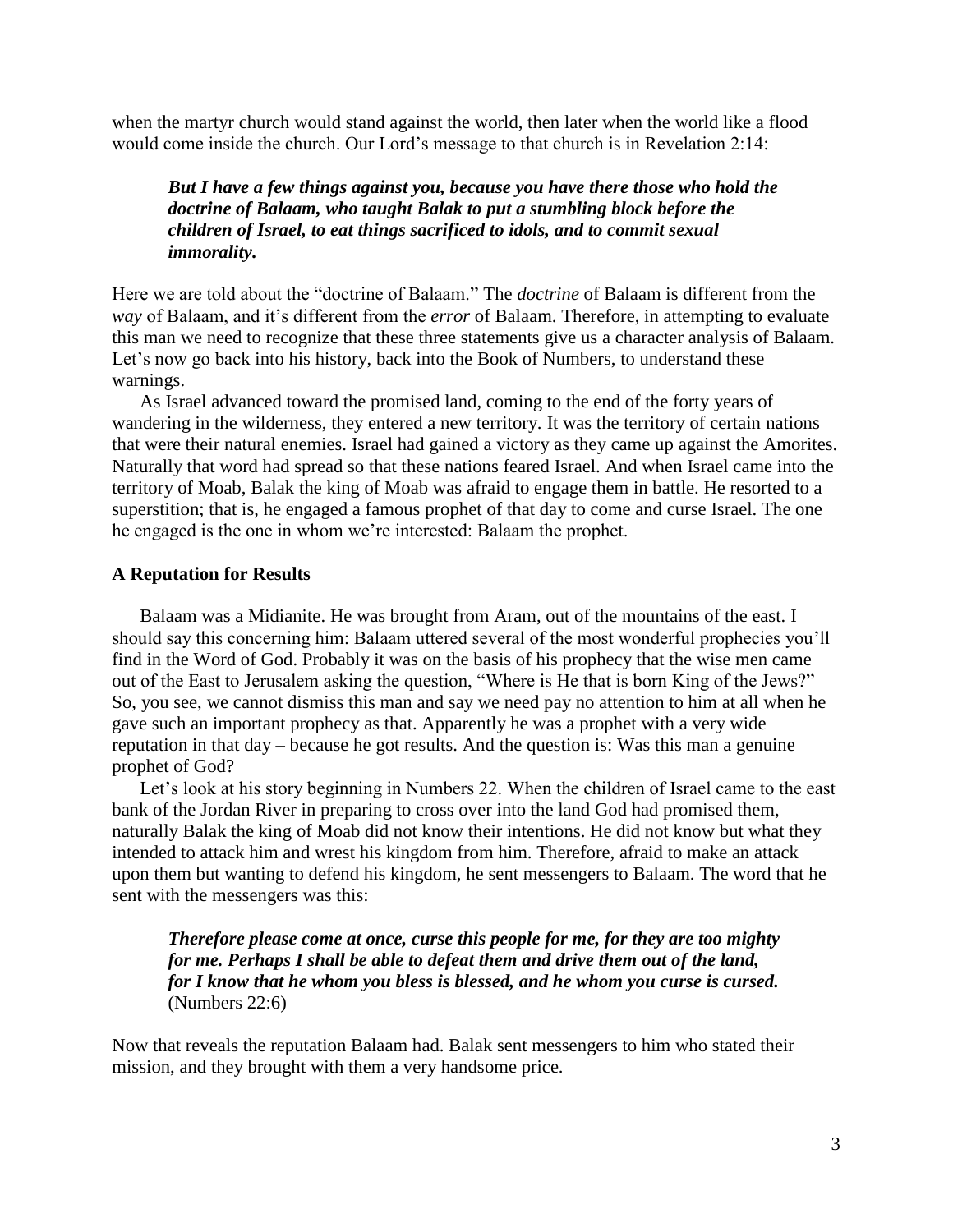## *So the elders of Moab and the elders of Midian departed with the diviner"s fee in their hand, and they came to Balaam and spoke to him the words of Balak.* (Numbers 22:7)

They came to Balaam with a very handsome price for his services, and they said to him, "Balak has sent us, and he wants to engage your services. He wants you to curse these people that have recently come up out of Egypt. He has found that they're a dangerous people. So far they have had victories everywhere they have met the enemy, and he'd like for you to come up." Well, the very interesting thing is that this man Balaam sounds very genuine at first:

# *And he said to them, "Lodge here tonight, and I will bring back word to you, as the LORD speaks to me." So the princes of Moab stayed with Balaam.* (Numbers 22:8)

Have you ever heard anything more pious than that? He sounds genuine, does he not? Balaam seems to be trying honestly to ascertain the mind of God here. He said, "If you'll stay here this night, I'll make inquiry of God and see whether I'm to go with you or not." Well, he did. And he got God's answer.

# *And God said to Balaam, "You shall not go with them; you shall not curse the people, for they are blessed."* (Numbers 22:12)

That's God's final word to Balaam. "You're not to go, and you're not to curse these people because I have blessed them." That is God's answer. Now what will be the reaction of Balaam to that? Here is where, I must confess, I'm taken off guard.

# *So Balaam rose in the morning and said to the princes of Balak, "Go back to your land, for the LORD has refused to give me permission to go with you."* (Numbers 22:13)

He says, "I can't go. God has forbidden me to go. I won't go. You can return to your master and tell him"

## *And the princes of Moab rose and went to Balak, and said, "Balaam refuses to come with us."* (Numbers 22:14)

Now if the story ended there, I would have to say that Balaam is one of the most remarkable men of God I've ever met. Here's a man who has a prophecy from God. God gives him a message, and this man obeys the message. He says, "No, I won't go." But, unfortunately, the story does not end there.

Sometimes we also acquit ourselves in a very fine way, don't we? And it's afterward that we have our difficulty.

Now will you notice that Balak is not going to take no for an answer. And, candidly, I believe that he knew something about the character of this man Balaam.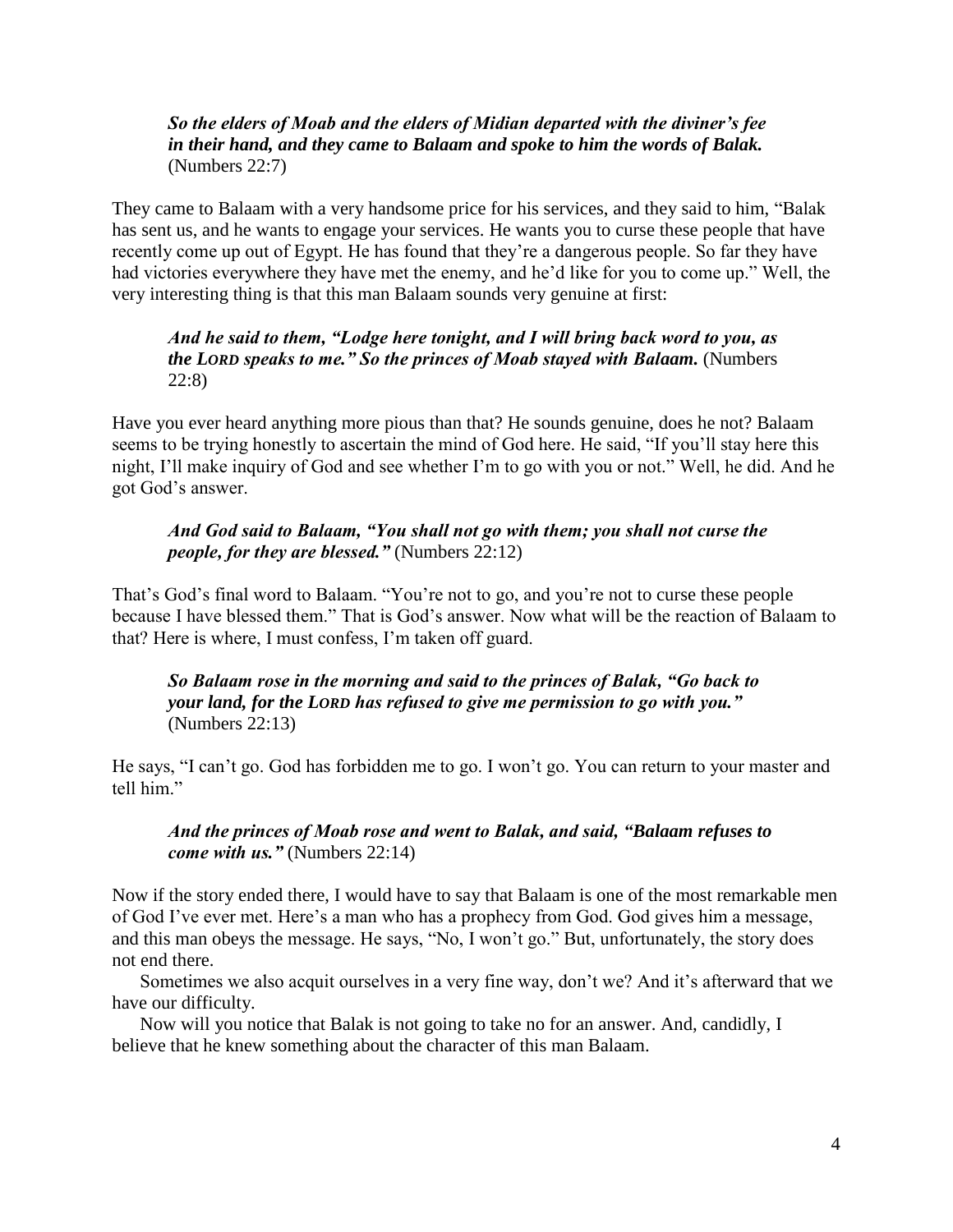*Then Balak again sent princes, more numerous and more honorable than they.* (Numbers 22:15)

It is quite flattering that he now sends some of the most important men of the kingdom to the prophet.

*And they came to Balaam and said to him, "Thus says Balak the son of Zippor: "Please let nothing hinder you from coming to me; for I will certainly honor you greatly, and I will do whatever you say to me. Therefore please come, curse this people for me." "* (Numbers 22:16, 17)

They make him an attractive offer.

If I may use the common jargon of the street, Balak upped the ante. He decided to offer Balaam more. Apparently he knew something about character. And now listen to this pious prophet.

## *Then Balaam answered and said to the servants of Balak, "Though Balak were to give me his house full of silver and gold, I could not go beyond the word of the LORD my God, to do less or more."* (Numbers 22:18)

Why did he say "If he would give me a house full of silver and gold"? Because that's what he wanted. Why mention it if you're not thinking about it? "Why," he says, "I wouldn't go even if he gave me a house filled with gold and silver." And when he makes this statement I can hear a lot of the brethren saying, "Amen. Hallelujah for Balaam. What a testimony he's giving!" But he's not genuine here. He's not telling the truth here. He's going to take a little less than a house filled with gold and silver, but it's going to be a good price. May I say to you, he said this because he was a covetous man. Now listen to him:

#### *Now therefore, please, you also stay here tonight, that I may know what more the LORD will say to me.* (Numbers 22:19)

Why did he say that? He already has God's answer. Why does he say, "Wait here tonight, and I'll go to God again to see if He has changed His mind"? God had said to him, "I don't want you to go, and you're positively not to curse these people." That's God's answer. That should have been enough. But when you begin to talk about a house filled with silver and gold, it's well to go back and make inquiry again. God may have changed His mind.

You may have heard the whimsical story of the preacher who came to his wife and said, "I've just gotten a call to the church in the next town. It's a larger town. It's a much better church. The people in it are more refined and cultured, and they do not cause the trouble they do here; and they've offered me a higher salary. I'm going upstairs and pray about this to see if it's the Lord's will for me to go." His wife says, "Fine, I'll go up and pray with you." And he says, "Oh, my, no. You stay down here and pack up." Balaam, you see, is going to pray about it some more although he actually has God's answer.

However, it does look like God changes His mind, does it not? Notice the development here, for it's so important.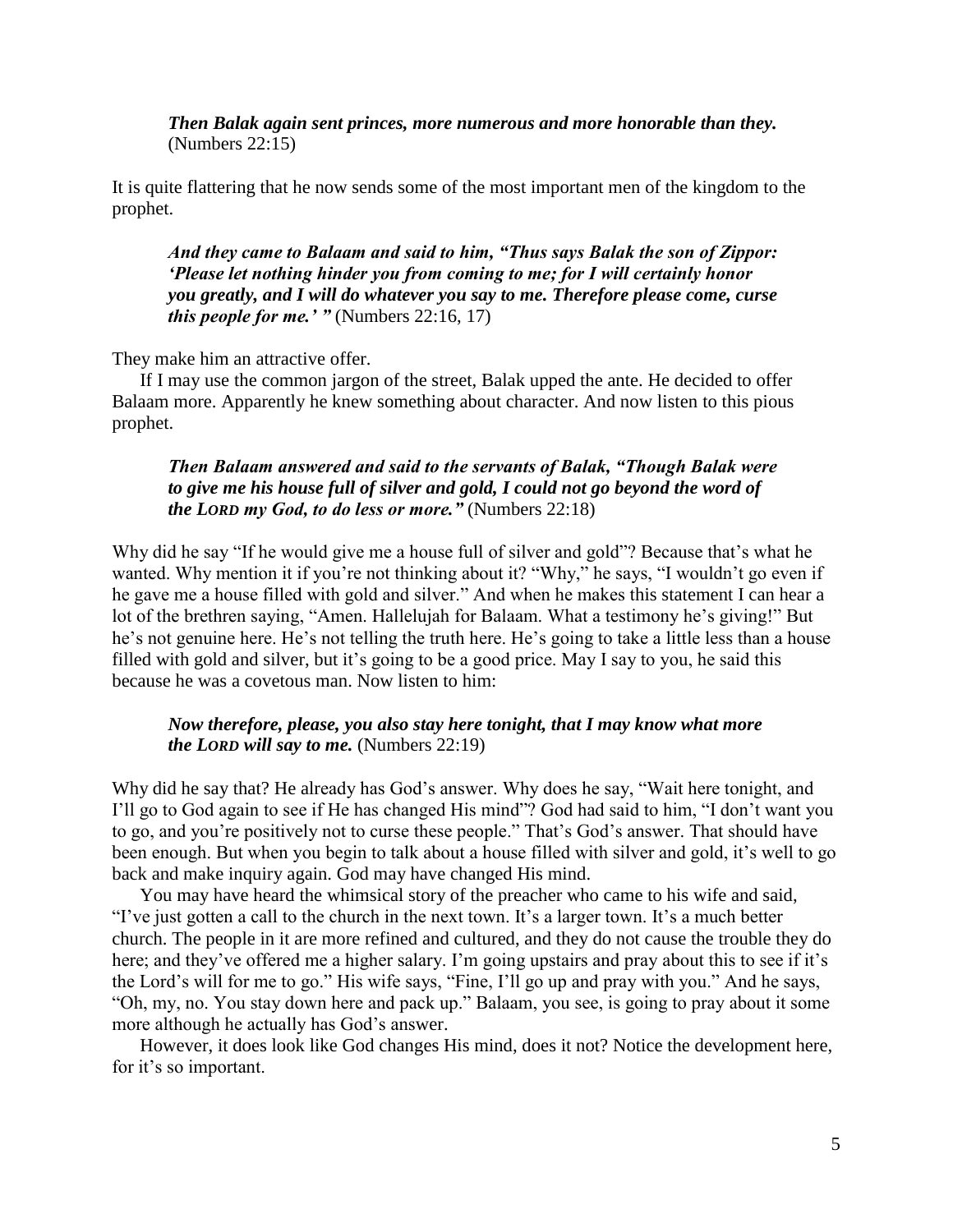## *And God came to Balaam at night and said to him, "If the men come to call you, rise and go with them; but only the word which I speak to you – that you shall do."* (Numbers 22:20)

Now somebody says, "God did change His mind." No, God didn't. Some hold that there is what is known as the permissive will of God. There is also the direct will of God. And there are a great many Christians today who are taking God's second best or God's third best because they will not accept the will of God for their lives. And God permits this. Balaam already had God's mind. He didn't need to make further inquiry. But there's one thing sure  $-$  a house full of silver and gold is a nice price for a prophet, and to him there seemed to be no adequate reason why he shouldn't go. So God permitted him to go.

Perhaps, you remember that the children of Israel complained to Moses and murmured in the wilderness, "We want something besides manna to eat. We're tired of it. We want meat." And God said, "I'll give them flesh. I'll give them flesh till it comes out of their nostrils and they are sick of it." Later on, the psalmist wrote, "And He gave them their request, but sent leanness into their soul" (Psalm 106:15).

There are certain things that you can keep nagging God about that He'll permit you to do. But, my friend, you'll dry up spiritually. And there are a great many Christians who could testify to this experience. Do you want God's permissive will, or do you want His direct will? Do you want Him to give you every one of your prayer requests, or do you really want Him to have His way? Do you want His will to be done, or do you really want God to come over on your side and do what you want done? The interesting thing is that there are times when He will do just that.

Now this man Balaam is being permitted to go, but God is going to warn him every step of the way. And He uses something quite interesting.

## *So Balaam rose in the morning, saddled his donkey, and went with the princes of Moab. Then God"s anger was aroused because he went, and the Angel of the LORD took His stand in the way.…* (Numbers 22:21, 22)

The reason Balaam can't see the angel of the Lord is because he is thinking of a house full of silver and gold. He's a covetous man, and he can't see spiritual things. And you talk about a rebuke! God knows how to rebuke. This dumb animal on which he's riding sees the angel – it has more spiritual discernment than he does. Years ago some wag sent me this on a little card (I don't think he meant anything personal, but he did send it to me): "It was a miracle in Balaam's day for an ass to speak. It's a miracle today when one keeps quiet." My beloved, this is the way of Balaam. Will you listen to Peter again as he evaluates this man:

### *They have forsaken the right way and gone astray, following the way of Balaam the son of Beor, who loved the wages of unrighteousness.* (2 Peter 2:15)

The minute that prophet left and went with the messengers of Balak he was going astray. He was out of the will of God. He loved the wages of unrighteousness. He was covetous. Listen to Peter in the next verse:

*But he was rebuked for his iniquity: a dumb donkey speaking with a man"s voice restrained the madness of the prophet.*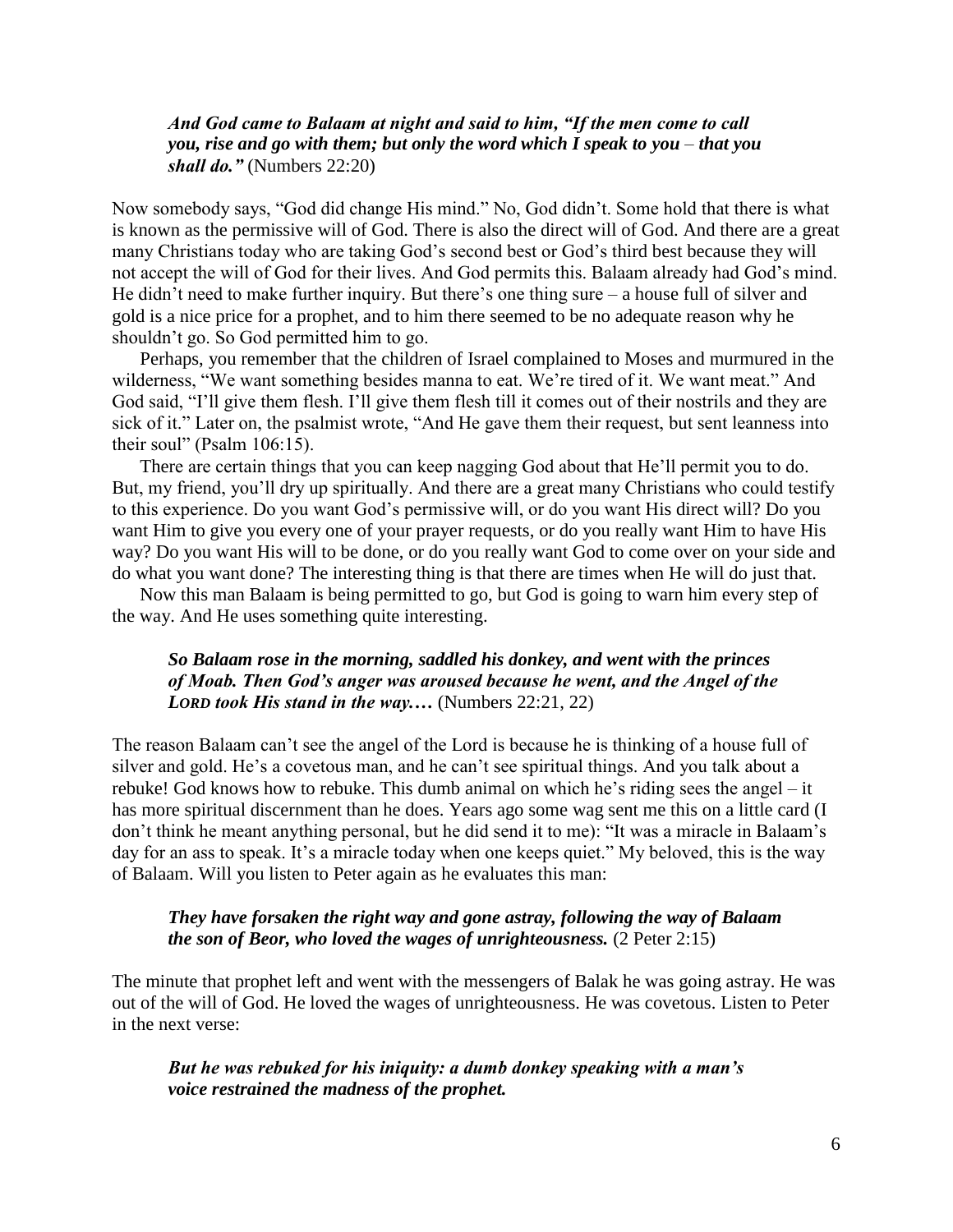Balaam was thinking, *I just can't wait to get over there and get the job done and get my money*.

My beloved, may I speak very candidly. There are many Christian organizations today that need to be investigated. The way you measure a Christian organization is whether or not it is after the dollar. That's the way. And some of them won't stand inspection. Some of the most covetous people I've ever met are in the Lord's work. I've been in this work nearly half a century, and I've met a great many people. May I say to you, friend, it's always well to investigate and see who's getting rich. Religion can be a racket. And I think every believer is responsible for knowing what he is supporting.

#### **Probing His Personality**

Old Balaam had a message from God, but he was covetous. We're merely on the surface; now let's probe a little deeper. Let's look at the personality of Balaam. Jude tells us this:

## *Woe to them! For they have gone in the way of Cain, have run greedily in the error of Balaam for profit, and perished in the rebellion of Korah.* (Jude 11)

Suppose you met him and said to him, "Now, Brother Balaam, why are you going with these messengers? We understand that God has told you not to go. Why are you going?" Then he would have started rationalizing – he could have explained his actions and ascribed a worthy motive for his conduct.

The interesting thing is that there is more pious rationalization today in Christian circles than you can imagine. You and I need to examine our motives, friend. This fellow Balaam worries us, doesn't he? Here is a man with God's message, but he is rationalizing behind a very pious front.

Look at the scene in the land of Moab. Israel is camping in the valley surrounded by mountains on every side, and the king of the Moabites, Balak, brings Balaam to a mountaintop overlooking the camp. (I do not think that the Israelites knew what was taking place up there.) And Balak says, "Look! There are the people I'm talking about. I want you to curse them." Notice Balaam's answer:

## *How shall I curse whom God has not cursed? And how shall I denounce whom the LORD has not denounced? For from the top of the rocks I see him, and from the hills I behold him; There! A people dwelling alone, not reckoning itself among the nations.* (Numbers 23:8, 9)

This is one of the greatest prophecies concerning the nation Israel, and it's given through a man who's so covetous he can't see anything but the gold and silver! Balak is dissatisfied, naturally, and he says, "You didn't curse them; you blessed them! Let's go to another mountain peak." He takes him around on another side. They go to the top of the mountain and he says, "Now take a look at them and see if you can curse them." Now hear Balaam:

*Behold, I have received a command to bless; He has blessed and I cannot reverse it. He has not observed iniquity in Jacob, nor has He seen wickedness in Israel. The LORD his God is with him, and the shout of a King is among them.* (Numbers 23:20, 21)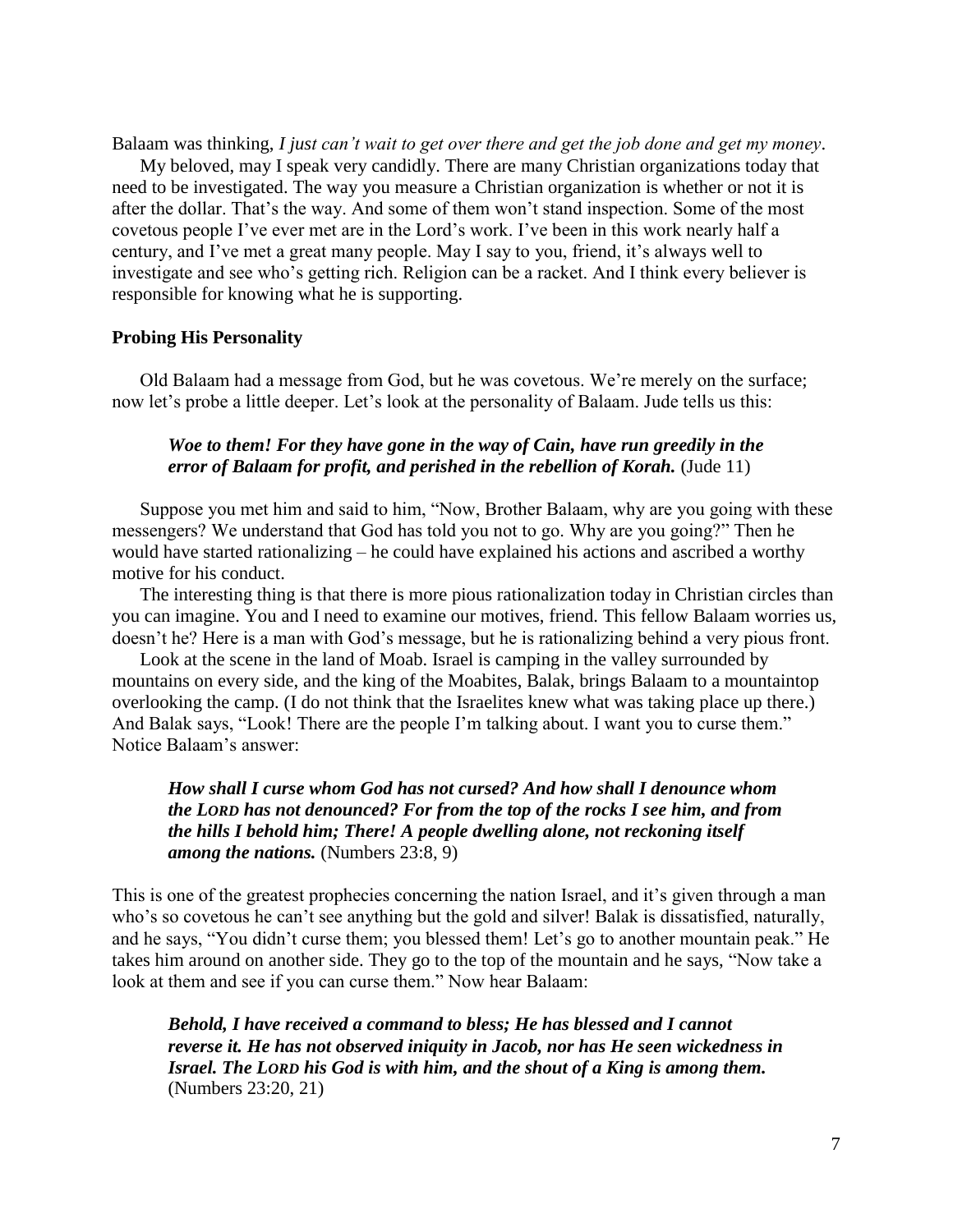"I cannot curse them because God does not behold iniquity in Israel." Now how is he rationalizing? Balaam reasoned that God must condemn Israel. Why? Because there was evil in the camp; there was sin in the camp. In other portions we read that there had been rebellion, there had been overt sin, and God had to judge His own people. But, my beloved, will you hear me very carefully. God will deal with His own people, but He's not going to let a heathen prophet bring an accusation against them. Whom the Lord has justified no man can condemn. And I say that is wonderful.

The natural man always concludes that God must judge Israel and judge sinners. That's natural. I've heard this a dozen times. Years ago a vile speaking man said to me after a Thursday night Bible study, "How can you say that David is a man after God's own heart when he's a murderer and an adulterer?" I said, "It is difficult, isn't it? But, brother, it sure ought to encourage you and me. If God will take David, maybe He'll take you and maybe He'll take me."

The natural man knows nothing about imputed righteousness. He knows nothing about the righteousness that God makes over to a condemned sinner when he receives Christ – because Christ died for him on the cross, and He was raised from the dead. Now that sinner is put in Christ, and God sees him in Christ. Paul says:

*What then shall we say to these things? If God is for us, who can be against us? He who did not spare His own Son, but delivered Him up for us all, how shall He not with Him also freely give us all things? Who shall bring a charge against God"s elect? It is God who justifies.* (Romans 8:31-33)

Who shall bring a charge against God's elect? Old Balaam could not – nor can any person today or even Satan bring a charge against a sinner who has turned to Jesus Christ.

## *Who is he who condemns? It is Christ who died, and furthermore is also risen, who is even at the right hand of God, who also makes intercession for us.* (Romans 8:34)

This very day when Satan, the accuser of the brethren, presents himself before God and accuses one who belongs to Christ, the Lord Jesus Christ becomes the believer's advocate. He says to the Father, "I died for him. He is in Me. And You can receive him just as You receive Me." Balaam doesn't know anything about that. That's the error of Balaam. And that's the error of a great many folk today.

#### **His Demonic Doctrines**

Let's probe a little deeper now by going into the thought life of Balaam. This brings us to his doctrine. The doctrine of Balaam is satanic, it is demonic, it is hellish, and it is subtle. It's the same thing that appeared in the Garden of Eden to our first parents. In our Lord's message to the church at Pergamum He said:

*But I have a few things against you, because you have there those who hold the doctrine of Balaam, who taught Balak to put a stumbling block before the*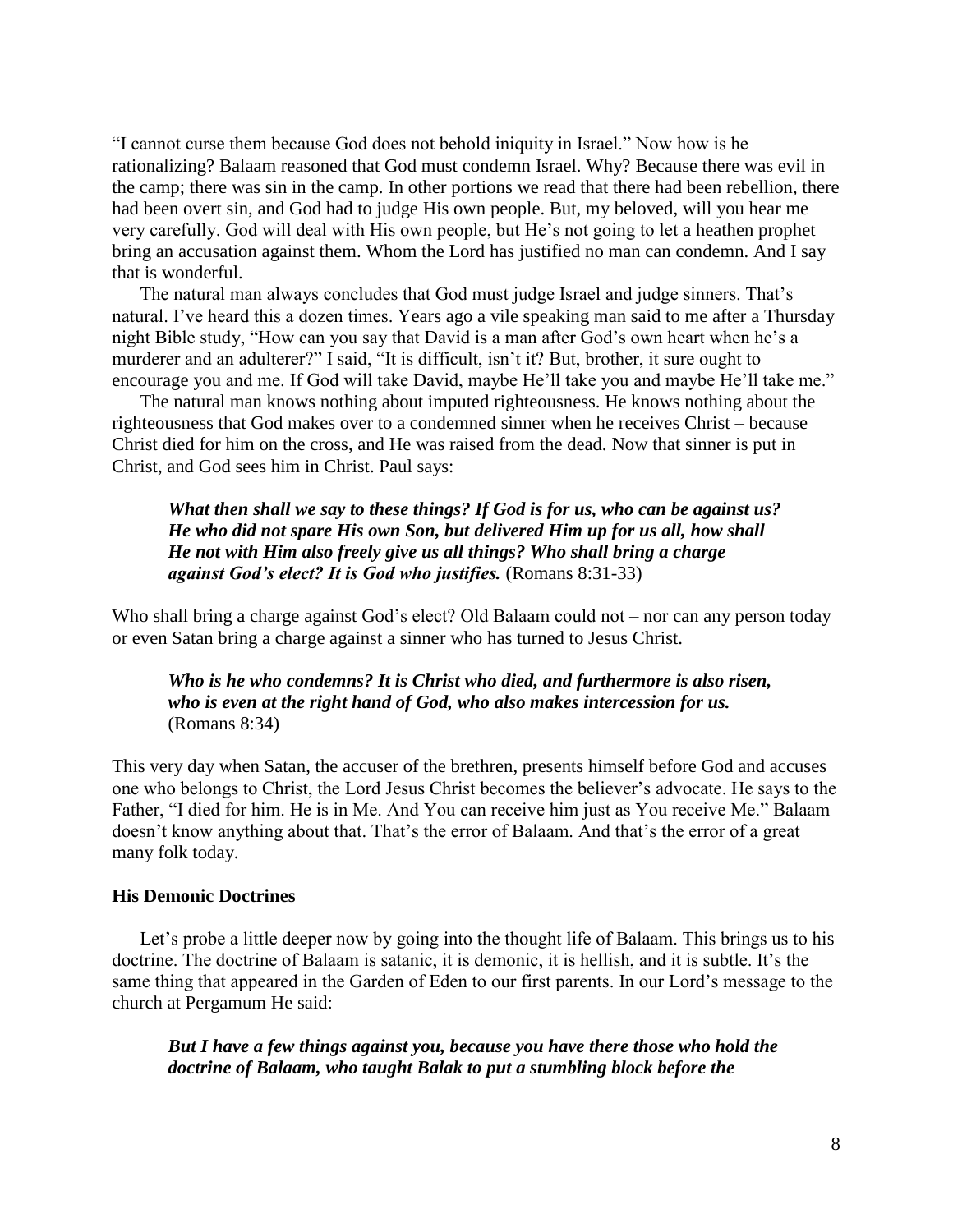## *children of Israel, to eat things sacrificed to idols, and to commit sexual immorality.* (Revelation 2:14)

Balaam, you see, finds that God will not permit him to curse these people. He realizes he would have to adopt a different approach if he's going to get the silver and gold – and that's what he has come for, after all. If you think Balaam is going back empty-handed, you are not acquainted with religious racketeers. Because he wants the rich gifts of Balak, he's going to do something now that's terrible.

#### *Now Israel remained in Acacia Grove, and the people began to commit harlotry with the women of Moab.* (Numbers 25:1)

As you read this awful account that follows, you will see what happened as a result of Balaam's counsel. He says something like this to Balak, "Now I can't curse them, but I can tell you how to destroy them. You go down and join them – get the good-looking women of Moab to go down to the camp and get acquainted." And so the Moabite women "caused the children of Israel, through the counsel of Balaam, to trespass against the LORD…" (Numbers 31:16). With fornication came idolatry into the camp of Israel. What the devil couldn't do by cursing and fighting from the outside, he did from the inside.

Do you know that the church has never been hurt from the outside? The finest years of the church were during its persecution. Never has the church been as rich spiritually, never has it been as evangelistic, never has it reached out to the ends of the earth as it did during those periods. The devil was fighting it from the outside. But he caught on. He couldn't hurt the church from the outside, so he joined it. Read the story of Constantine. Read about the entrance of all sorts of pagan rituals and rites that were incorporated from the inside. What Satan couldn't do from the outside he did from within. There's a great principle here that is applicable to all relationships. Our country, for example, will not, in my opinion, be hurt as a nation from the outside. But I do think we're being destroyed from the inside. At the present time it is also happening to a church I could name. There is not an enemy on the outside that has ever hurt that church, but I know some members who have. A church can be crucified from the inside. That's a principle which Satan has learned.

Let me now make a personal application. Do we understand how God justifies a sinner? Can we say with Paul that there is now no condemnation to them who are in Christ Jesus? The death and resurrection of Christ are my hope today; and because these constitute my hope, I stand before God with no condemnation. But that doesn't end the story.

You and I need to search our own motives, our motives for conduct and action. Why really do you attend church? What is the motive behind your service in the church? Are you seeking applause? Are you seeking power? Perhaps wealth? What's your motive? The difficulty with many of us today is we're acting from mixed motives, and there's frustration in our lives. We're rather like old Balaam. Have you decided whether he's really God's man or not? What kind of fellow is this who could give these wonderful prophecies of God and talk about his relationship to God and then do the thing that he did? He was acting from mixed motives, to say the least. Oh, there are so many today who say, "I want to be a Christian, but I want to go just as far into the world as I can."

Although I don't like to close with this kind of story, I will do so because it illustrates my point. The teacher in a class of little boys had given them the story of Lazarus and the rich man.